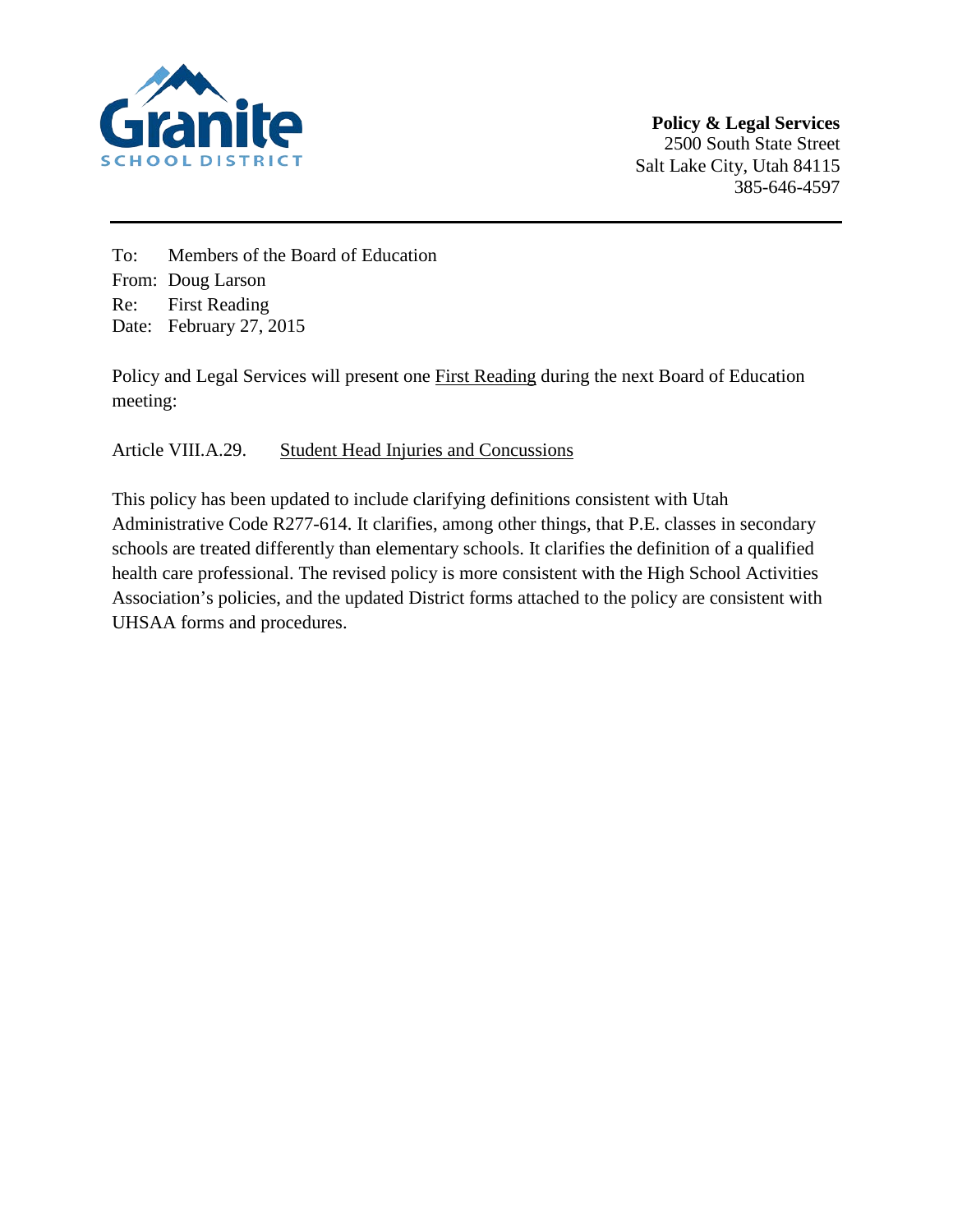### Article VIII.A.29. Student Head Injuries and Concussions

#### A. Statement of Purpose

The Board is committed to keeping students safe as they participate in sports and other activities. Recent medical research has led to a greater understanding of effective medical treatment and management of concussions or traumatic head injuries. Therefore, it is the purpose of this policy to implement procedures to protect and assist students who may sustain a concussion or traumatic head injury. This policy is also intended to allow a safe return to activity for students following a concussion or traumatic head injury.

### B. Definitions

- 1. For the purpose of this document, a "qualified health care professional" is defined as one who is trained in management of concussion and who:
	- a. is licensed under Utah Code, Title 58, Division of Occupational and Professional Licensing Act;
	- b. may evaluate and manage a concussion within the health care provider's scope of practice; and
	- c. has within three years, successfully completed a continuing education course in the evaluation and management of concussion.
- 2. Consistent with Utah code 26-53-102(5) "sporting events" are defined as athletic activities that are organized, operated, managed, or sponsored by an organization and include: games, practices, sports camps, competitions, tryouts, physical education classes and activities that take place during the regular school day.
- 3. "Physical education class" means a structured secondary school class period that includes an adult supervisor.
- 4. "Traumatic head injury" means any of the signs, observed or self-reported, listed under Section 26-53-102(6)

### C. Training of Relevant Staff

- 1. All coaches, athletic support staff, physical education teachers, and all employees responsible for student safety during Sporting Events (hereinafter referred to as "Staff") shall complete a course on the nature and risk of concussions or traumatic head injuries and become familiar with the Utah High School Activities Association's Concussion Management Policy (found at http://www.uhsaa.org/new/) (hereinafter referred to collectively as "Training").
- 2. An online course such as "Concussion in Sports –What You Need to Know," offered by the National Federation of State High Schools Associations, or some other comparable course will meet this requirement (free training and other information about the NFSHS is available online at www.nfhslearn.com). Staff shall also receive updates and in-service instruction on this topic annually from district personnel or relevant professionals.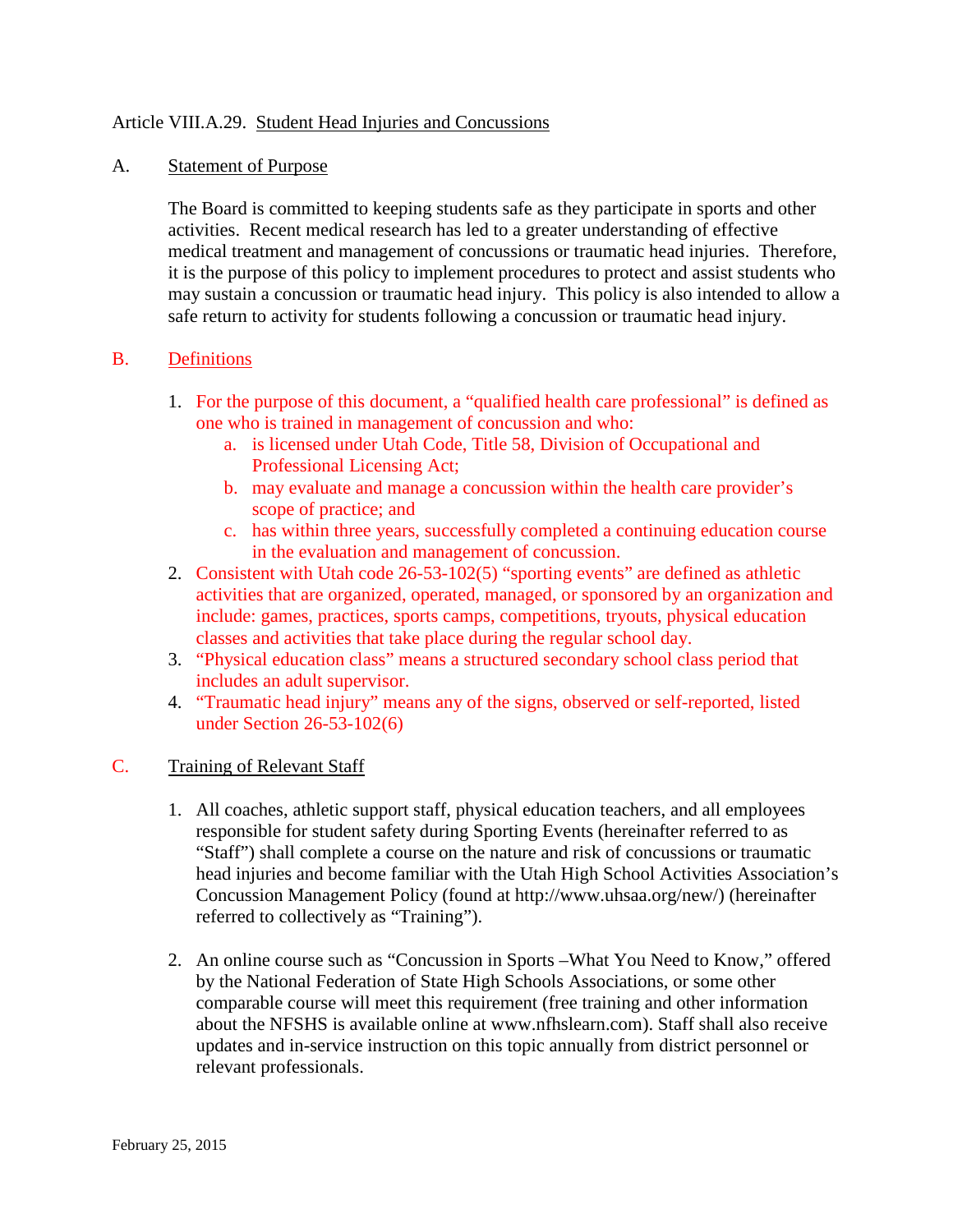3. Staff shall complete Training prior to, or within thirty days from, the date of hire or notification of contract renewal. Training is a condition of employment for Staff and failure to obtain Training may be grounds for termination of employment.

### CD. Parent Notification and Approval

- 1. Each secondary school shall distribute to parents or legal guardians a copy of the Head Injury Policy Guidelines and obtain a signature from a parent or legal guardian for every student participating in Sporting Events. Each parent or legal guardian must acknowledge they understand the inherent risks of student participation and responsibility to report to their coaches, parents, or guardians any signs or symptoms of a concussion. relevant information contained in the Head Injury Policy Guidelines.
- 2. A student may not participate in Sporting Events until the student's parent or legal guardian has signed and returned an acknowledgement to the school.

### DE. Recognition of a Concussion or Traumatic Head Injury

- 1. A concussion is the most common type of traumatic head injury that interferes with normal function of the brain. It occurs when the brain is rocked back and forth or twisted inside the skull as the result of a blow to the head or body. What may appear to be only a mild jolt or blow to the head or body can result in a concussion. A concussion can occur even if a player or student in an activity is not knocked out or does not lose consciousness. (For more information, s*ee*  UHSAA Sports Medicine link, http://www.uhsaa.org/new/).
- 1. A student or athlete shall be suspected of suffering a concussion or traumatic head injury if any of the following symptoms are observed or self-reported after receiving blunt trauma, an acceleration force, or a deceleration force:
	- a. transient confusion, disorientation, or impaired loss of consciousness;
	- b. Post-traumatic Amnesia (PTA), Retrograde Amnesia (RGA) dysfunction of memory
	- c. delayed verbal and motor responses loss of consciousness; and/or
	- d. inability to focus
	- e. headache
	- f. nausea/vomiting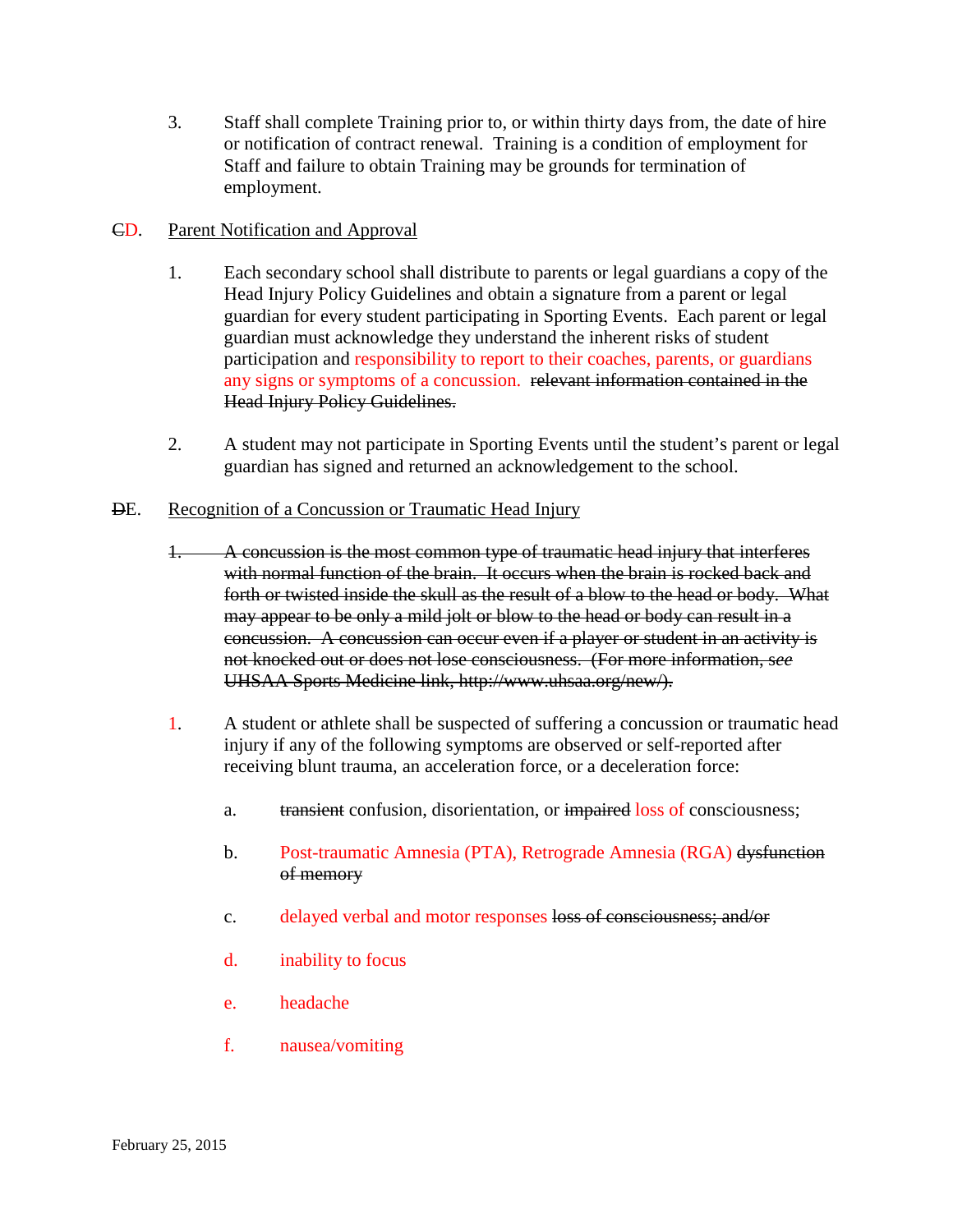- g. visual disturbances, including light sensitivity, blurry vision, or double vision
- h. disequilibrium
- i. feeling 'in a fog', 'zoned out'
- j. vacant stare, 'glassy eyed'
- k. emotional lability (excessive emotional reactions and frequent mood swings), fits of laughter or crying jags are two examples
- l. dizziness
- m. slurred/incoherent speech
- n. excessive drowsiness
- d. signs of other neurological or neuropsychological dysfunction, including:
	- i. seizures,
	- ii. irritability,
	- iii. lethargy,
	- iv. vomiting,
	- v. headache,
	- vi. dizziness, and/or
	- vii. fatigue.
- 2. Staff has reason to believe above symptoms are manifested when the student or athlete presents with behaviors, indicators, or signs such as those described below:
	- a. forgets plays or demonstrates short-term memory difficulty;
	- b. exhibits difficulties with balance, dizziness, or coordination;
	- c. answers questions slowly or inaccurately;
	- d. complains of double vision or changes in vision;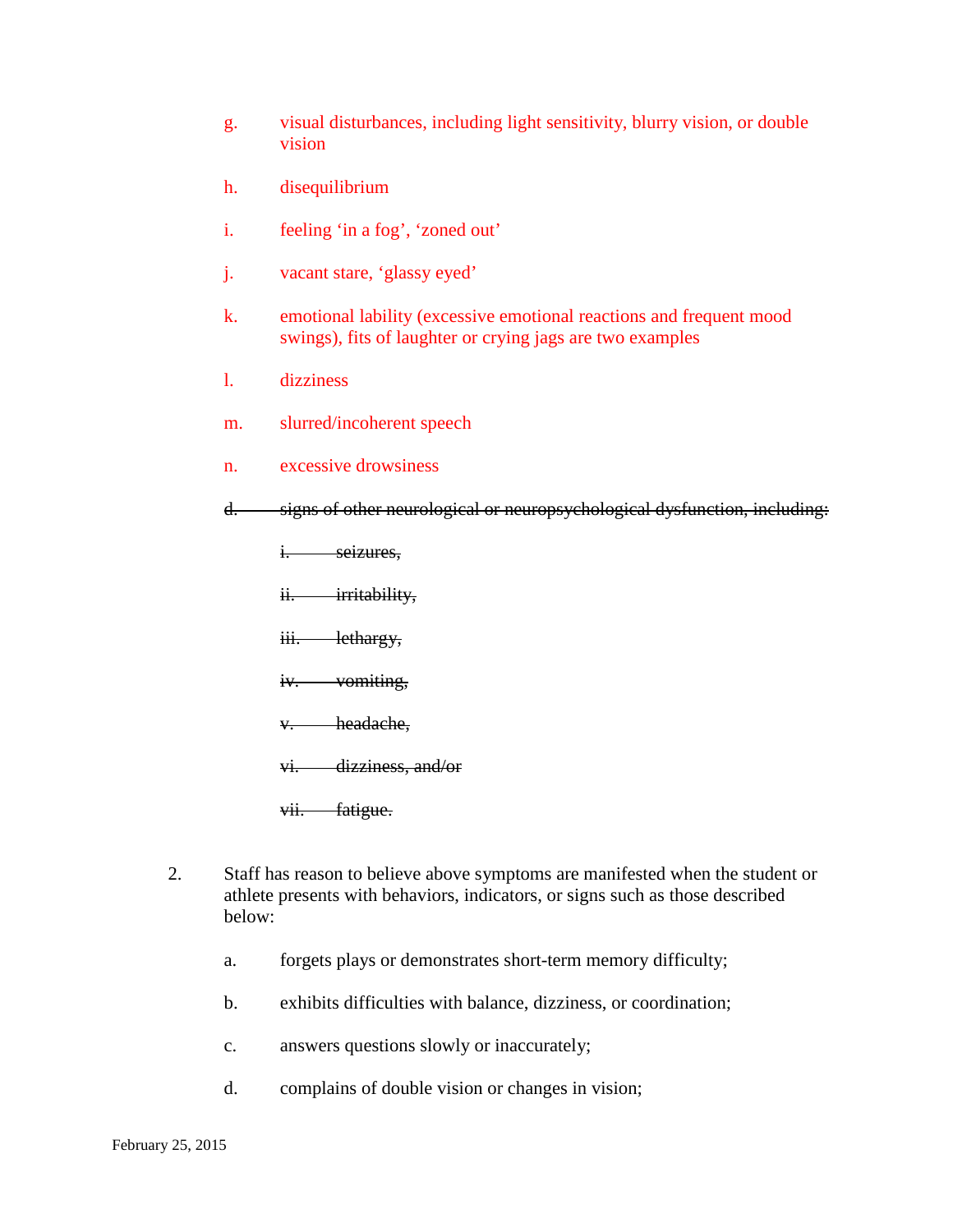- e. notices sensitivity to light or sound/noise;
- f. feels sluggish or foggy;
- g. has difficulty with concentration and short-term memory;
- h. demonstrates a vacant stare or befuddled facial expression;
- i. exhibits delayed verbal and motor responses (slow to answer questions or follow instructions);
- j. is confused or is unable to focus attention (easily distracted and unable to follow through with normal activities);
- k. is disoriented (walking in the wrong direction or unaware of time, date, and place);
- l. has slurred or incoherent speech (making disjointed or incomprehensible statements);
- m. exhibits emotions out of proportion to circumstances (distraught or crying for no apparent reason);
- n. demonstrates memory deficits (exhibited by repeatedly asking the same question that has been answered or an inability to memorize and recall three of three words or three of three objects in five minutes); and/or
- o. has any period of loss of consciousness (paralytic coma, unresponsiveness to arousal).

### EF. Immediate Removal from Activity

- 1. **Any student suspected of sustaining a concussion or traumatic head injury shall be immediately removed from any activity, including but not limited to Sporting Events, and shall not return to play until cleared by an appropriate health care professional** (s*ee* Return to Play Procedures below).
- 2. A good rule of thumb is: "**When in doubt, sit 'em out."**

### FG. Proper Referral Protocols for Injured Students

1. Every secondary school shall designate an employee or multiple employees, as needed, to make proper referrals for students suspected of sustaining a concussion or traumatic head injury. At any time a student or athlete is suspected of suffering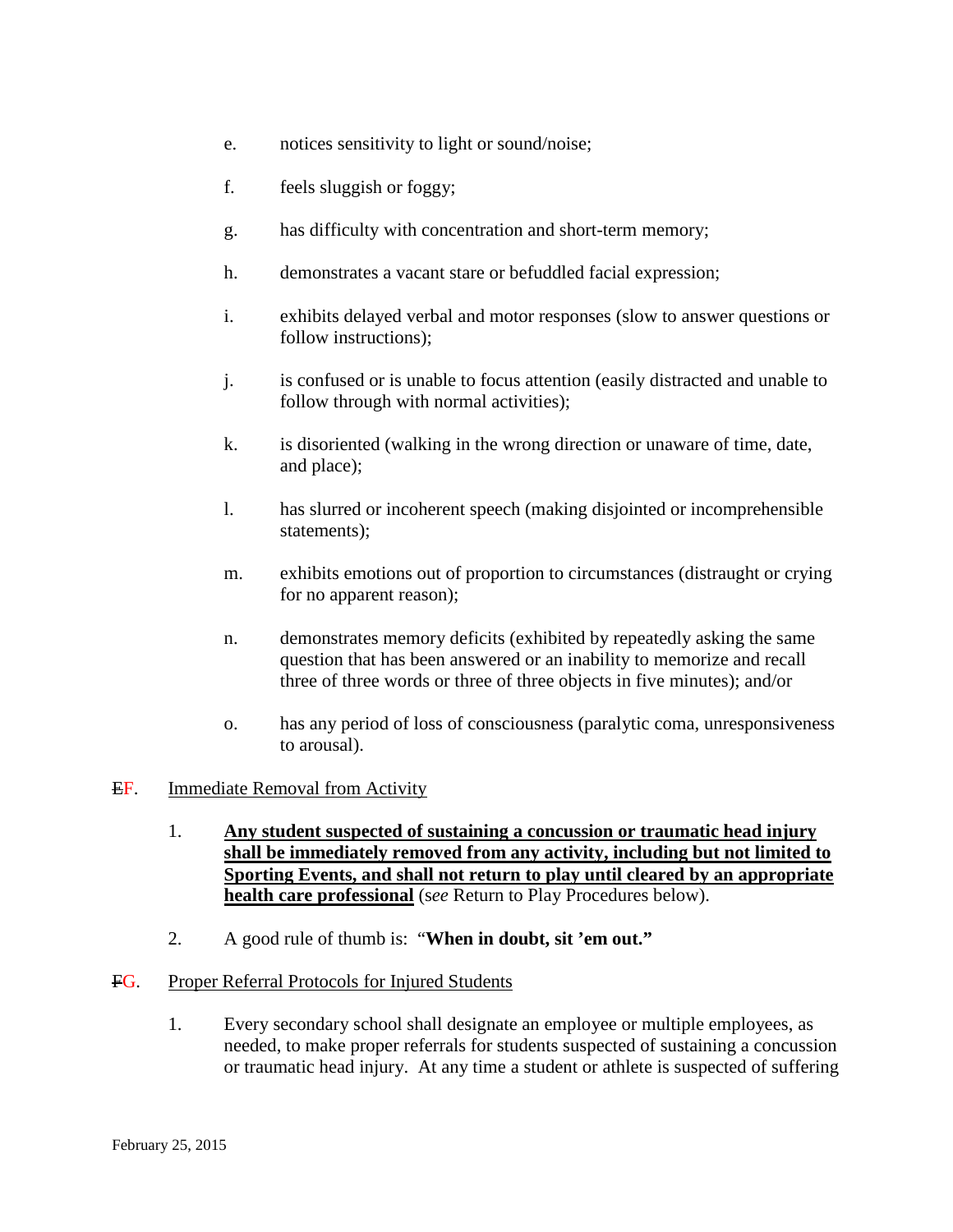a concussion or traumatic head injury, a school designee must be notified as soon as possible to initiate proper referral protocols.

- 2. Some situations indicate a medical emergency and require an immediate response. Staff shall be prepared to react to such situations appropriately and shall err on the side of caution. Below are descriptions of various emergency scenarios and appropriate responses, but this list is intended to be instructive only, and is in no way exhaustive.
	- a. A student with a witnessed prolonged loss of consciousness of any duration should be spine boarded and transported immediately to nearest hospital or emergency care facility via emergency vehicle.
	- b. A student who has symptoms of a concussion, and who is not stable (i.e., condition is worsening), is to be transported immediately to the nearest hospital or emergency care facility via emergency vehicle.
	- c. A student who exhibits any of the following symptoms shall be transported immediately to the nearest hospital or emergency care facility via emergency vehicle:
		- i. deterioration of neurological function;
		- ii. decreasing level of consciousness;
		- iii. decreasing or irregular respiration;
		- iv. signs or symptoms of associated injuries, spine or skull fracture, or bleeding;
		- v. mental status changes including lethargy, difficulty maintaining lucidity, confusion or agitation; and/or
		- vi. seizure activity.
- 3. A student who is symptomatic but stable may be transported by his or her parents. The parents should be advised to contact the student's primary care provider or seek care at the nearest hospital or emergency care facility on the day of the injury.
- 4. A school designee shall be responsible for:
	- a. ensuring appropriate transport for the injured student or athlete, depending on the nature and severity of the injury;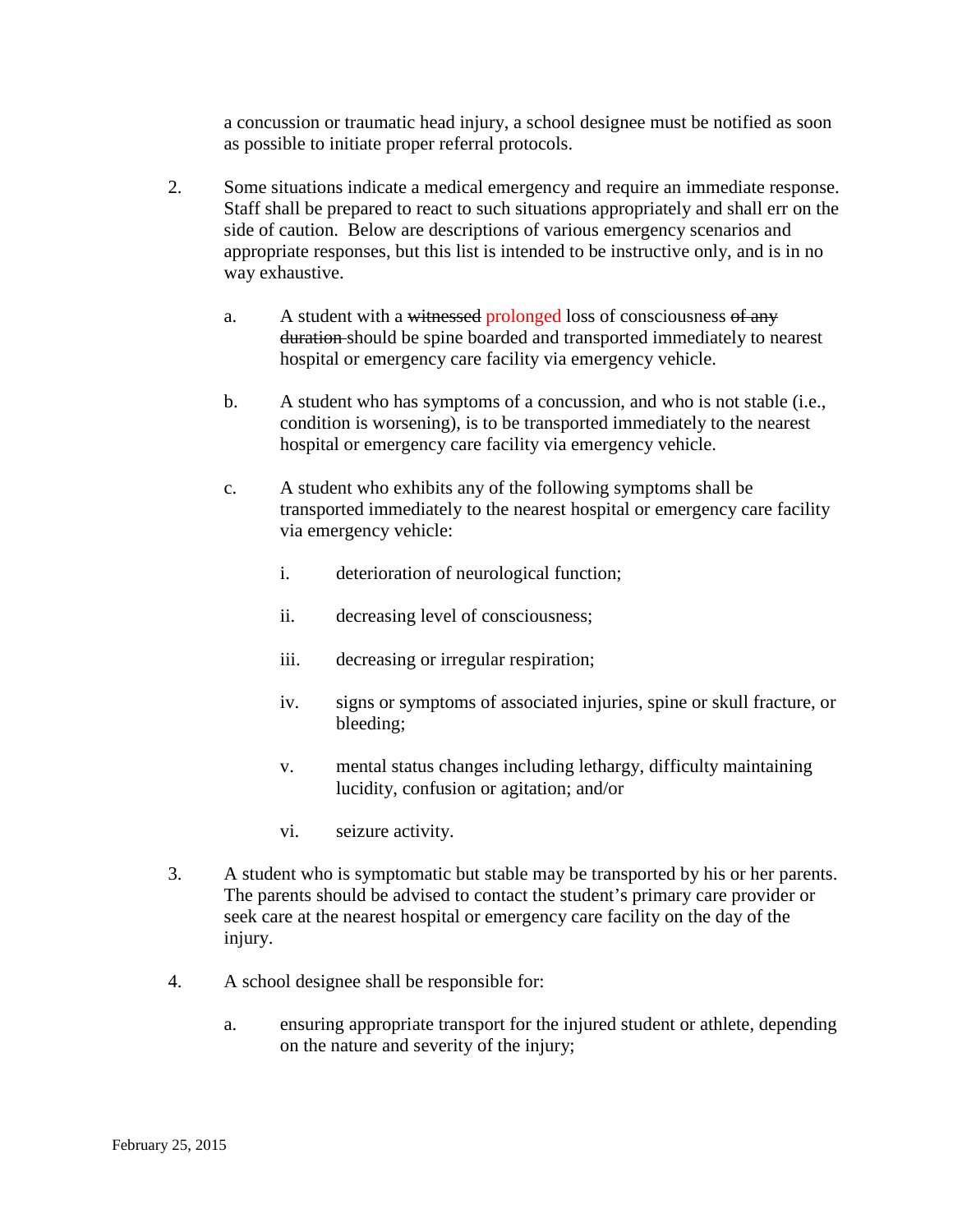- b. informing the parent or legal guardian of the injury and the need for a proper medical evaluation before the student or athlete can return to play (*see* Return to Play Procedures below); and
- c. ensuring that a proper medical evaluation is obtained for the injured student or athlete before returning to play (s*ee* Medical Clearance for Return to Play below).
- 5. In the event that an injured student's parent or legal guardian cannot be reached, and the student can be sent home (rather than directly to a medical doctor), a school designee shall:
	- a. ensure that the student is placed within the care of a responsible individual capable of monitoring the student and understanding any home care instructions;
	- b. continue efforts to reach a parent or legal guardian;
	- c. shall refer the injured student to a hospital or emergency care facility for evaluation if question or doubt about the status of the student remains or if the student cannot be monitored appropriately, accompany the injured student, and remain with the injured student or athlete until a parent or legal guardian arrives; and
	- d. continue to provide for or delegate the supervision of other students for whom he/she is responsible.
- 6. Students with suspected head injuries shall not be permitted to drive home.
- 7. A school designee should seek assistance from the host site's certified athletic trainer or team physician, if available, at an away Sporting Event or other activity.
- GH. Return to Play in Sporting Events
	- 1. A student or athlete's return to play in Sporting Events after a concussion or traumatic head injury is a medical determination and must be initiated by a qualified health care professional physician other than an emergency care physician. A school designee shall monitor a student's progress. Return to play begins with sufficient rest, followed by a progression in levels of activity. Return to play is complete only after proper medical clearance (*see* Medical Clearance for Return to Play below) and written parental permission is obtained. Return to play in Sporting Events shall not be rushed for the benefit of a team or for any other reason.
	- 2. Factors that may affect a student or athlete's rate of progression include: previous history of concussion, duration and type of symptoms, age, and the sport or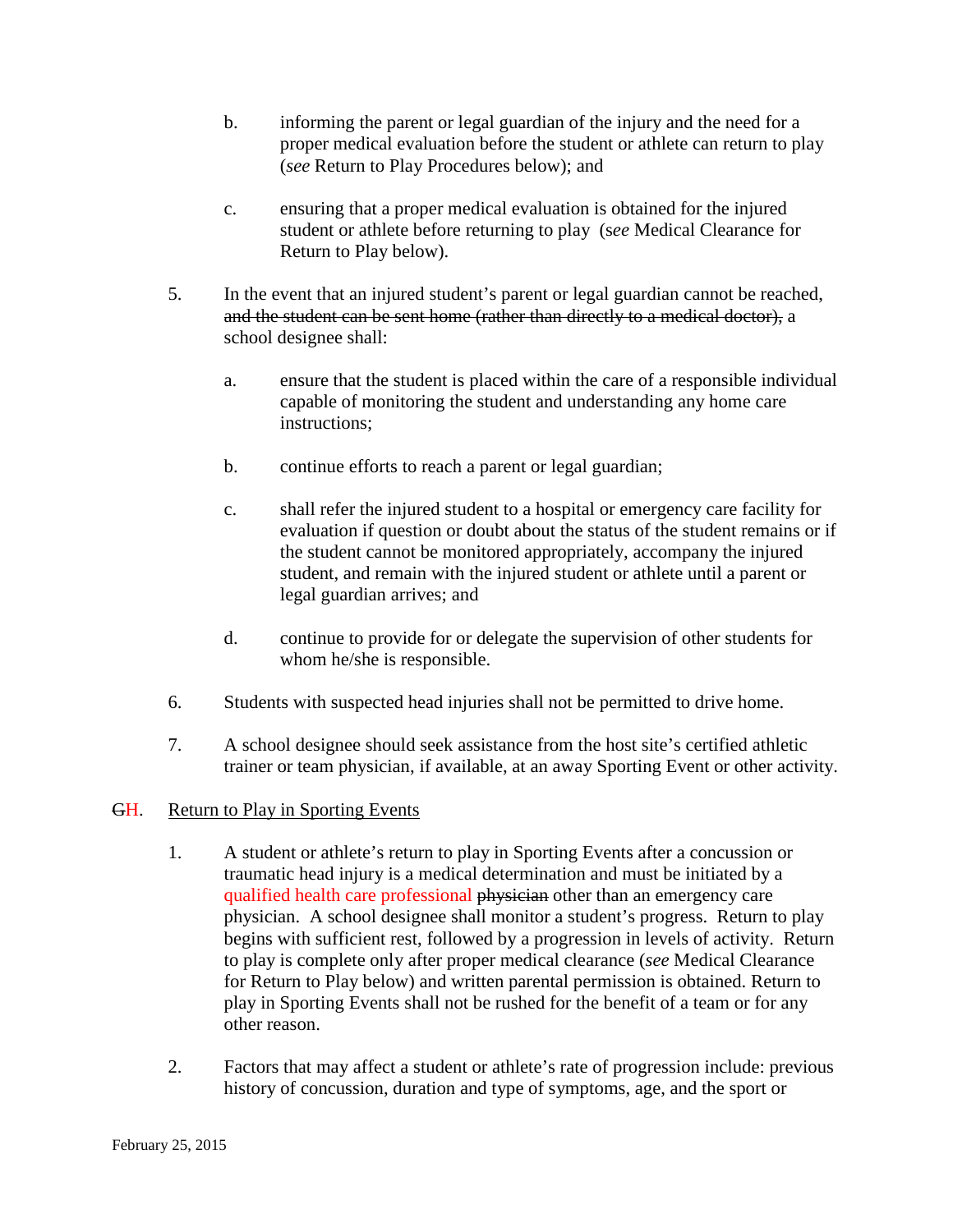activity in which the student or athlete participates. A student or athlete with a prior history of one or more concussions or traumatic head injuries, one who has had an extended duration of symptoms, or one who is participating in a collision or contact sport may be progressed more slowly.

- a. A sample step-by-step plan for return to play in Sporting Events is provided below for instructive purposes only. A similar protocol is found in the USHAA Sports Concussion Management Policy, www. uhsaa.org/SportsMed/ConcussionManagementPlan.pdf. The best plan for return to play will always come from a student's treating physician or qualified health care medical professional.
- b. A complete return to play protocol resembles the following:

Step  $1$  – Complete cognitive rest. This step may include staying home from school or limiting school hours (and studying) for one or more days. Activities requiring concentration and attention may worsen symptoms and delay recovery.

#### Step 2 – Return to school full-time.

Step 2 – Light exercise. This step may begin only when a student or athlete is no longer symptomatic, has returned to school full time and the exercise is prescribed by a qualified medical professional. At this point, the student or athlete may begin walking or riding an exercise bike—no weight lifting.

Step 3 – Running in the gym or on the field. No helmet or other equipment should be used at this stage.

Step 4 – Non-contact training drills with equipment. Weight training can begin.

Step 5 – Full contact practice or training.

Step 6 – Compete. Students must be cleared by a physician before returning to play (*see* Medical Clearance for Return to Play below).

c. The student should spend one or more days at each step before advancing to the next. If symptoms reoccur at any step, the student or athlete shall discontinue the activity, and the treating physician shall be contacted. Depending upon the specific type and severity of the symptoms, the student or athlete may be directed to rest for a day or more before resuming activity at a previous step.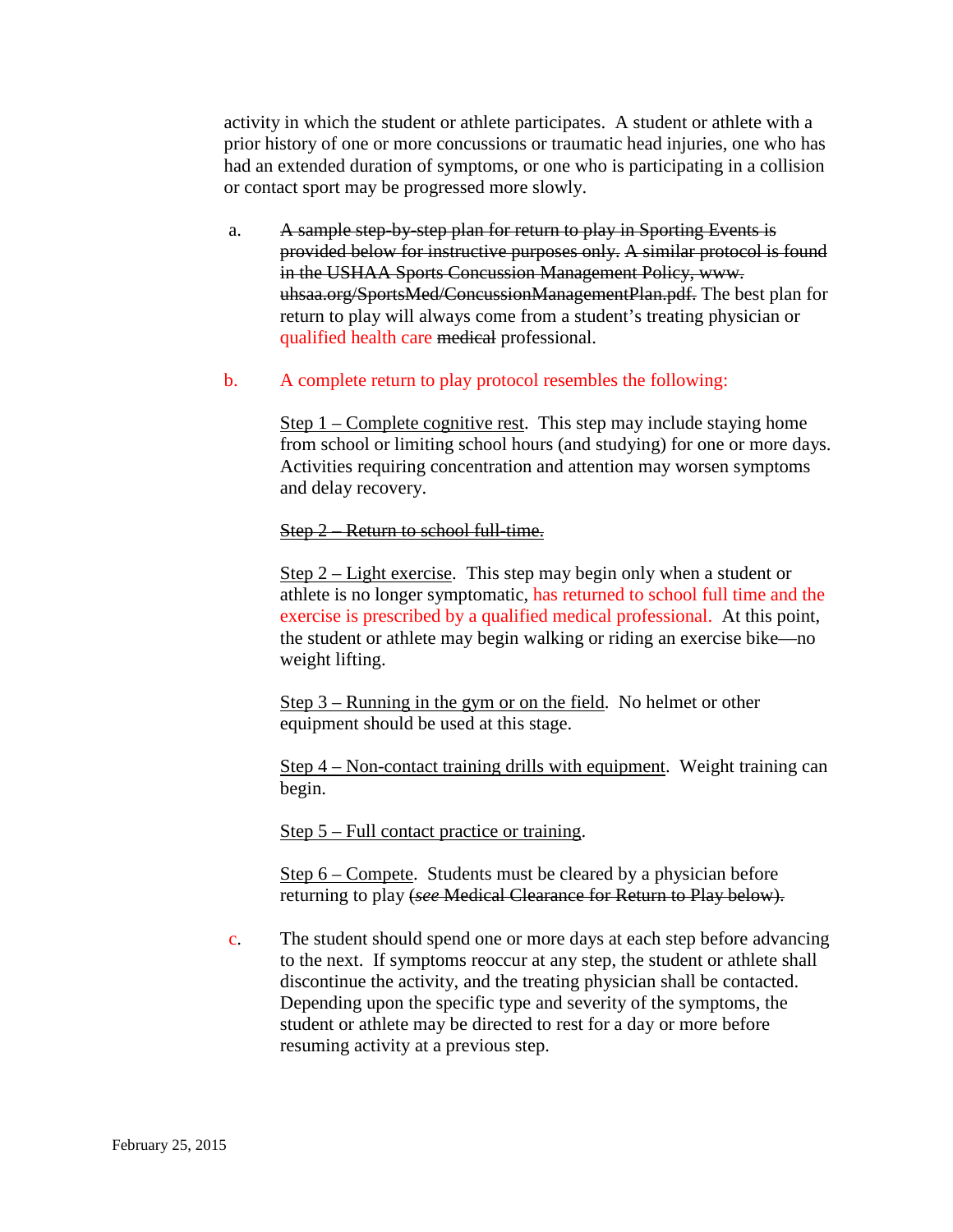3. Students who have suffered a concussion or traumatic head injury and wish to return to competitive play are required encouraged to complete a Post Concussion Instructions and Return to Play Clearance Form prior to returning to play in Sporting Events. Post-Concussion and Return-to-Play Clearance forms are available on line on the Granite School District athletic webpage. [\(www.uhsaa.org/new/images/forms/ConcussionRelease Form.pdf\)](http://www.uhsaa.org/new/images/forms/ConcussionRelease%20Form.pdf).

# HI. Medical Clearance for Return to Play

- 1. **A student or athlete must obtain medical clearance from a qualified medical professional before he or she is allowed to return to play in any Sporting Event**. **It is the school's responsibility to verify proper medical clearance, the requirements for which are as follows:**
	- a. the student must be evaluated by a qualified medical professional health care provider who is licensed in the State of Utah and trained in the evaluation and management of concussions or traumatic head injuries;
	- b. the qualified health care provider medical professional must provide the school a written statement certifying:
		- i. she/he has, within three years before the day on which the written statement is made, successfully completed a continuing education course in the evaluation and management of a concussion or traumatic head injury; and
		- ii. the student is cleared to resume participation in a specified Sporting Event.
- 2. The student's parent or legal guardian must also provide written permission for a student to return to play in a Sporting Event.
- 3. A school's designee shall use independent judgment to assess whether concussion or traumatic head injury symptoms persist despite the clearance of a qualified health care provider and the parent or legal guardian's permission. Schools may require a second opinion from a separate qualified medical professional health care provider of its choice (typically a physician or neuropsychologist on contract with the district) who shall evaluate the student and make a final decision regarding return to play to a Sporting Event.
- IJ. Students Participating in Non-Sporting Events
	- 1. Non-Staff employees who supervise recess, field days, or other non-Sporting Event student activities in the Elementary and Secondary Schools shall also become familiar with the symptoms and signs of concussions or traumatic head injuries as they are described in this policy and be prepared to follow proper